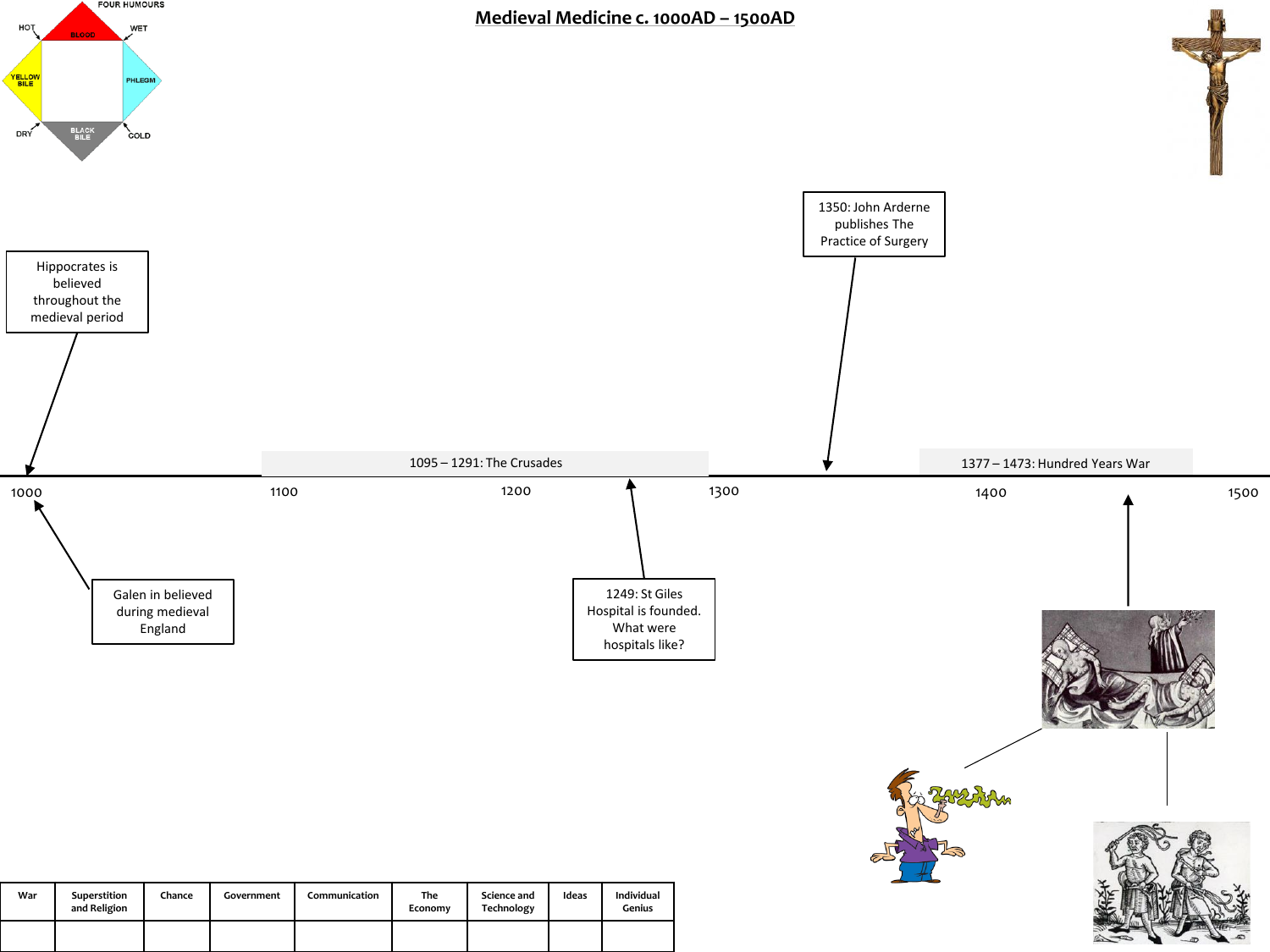## **Renaissance: 1500 - 1800**



| War | Superstition<br>and Religion | Chance | Government | Communication | The<br>Economy | Science and<br>Technology | Ideas | Individual<br>Genius |
|-----|------------------------------|--------|------------|---------------|----------------|---------------------------|-------|----------------------|
|     |                              |        |            |               |                |                           |       |                      |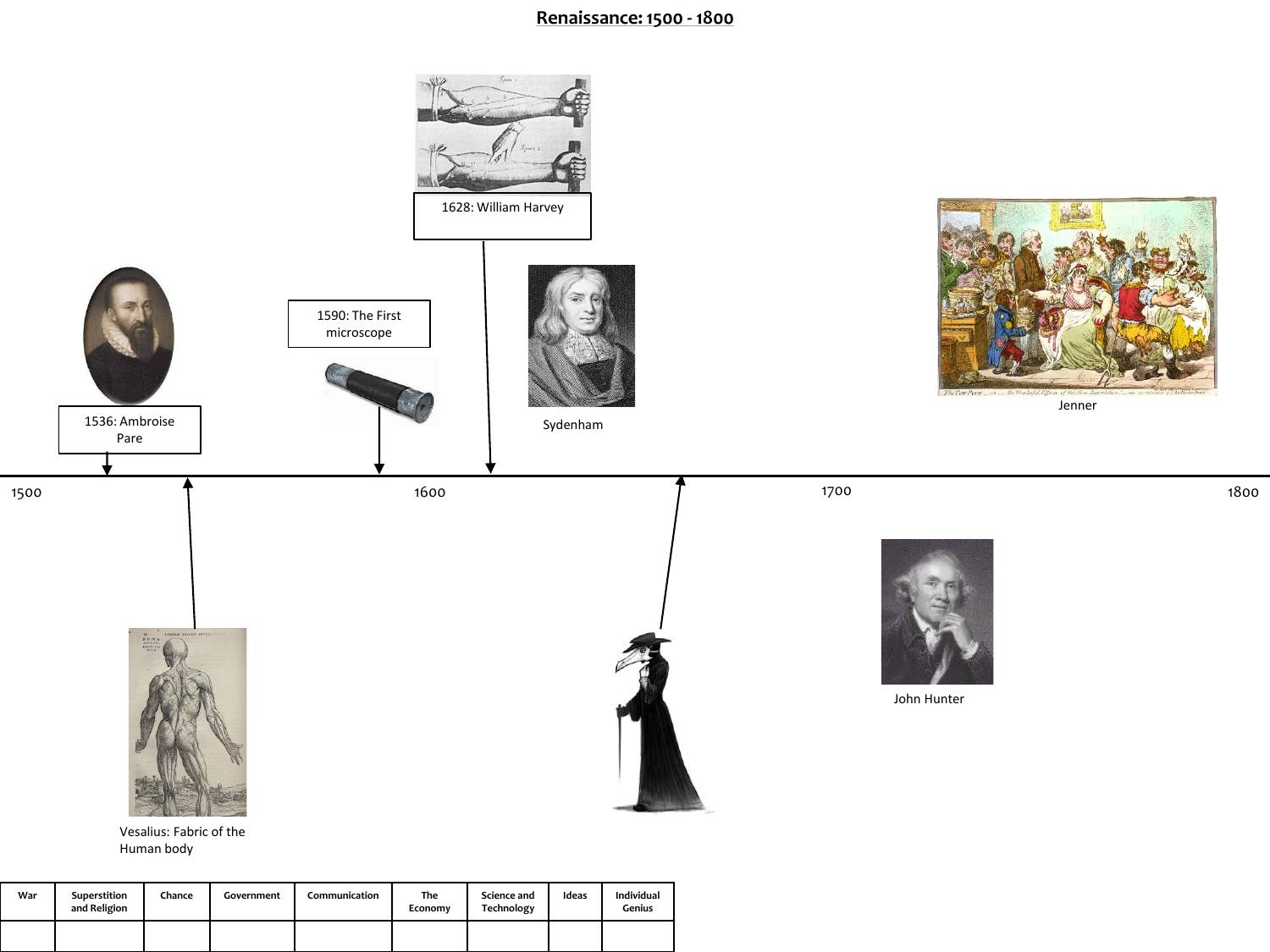## **Industrial: 1800 – 1900 (19th Century)**